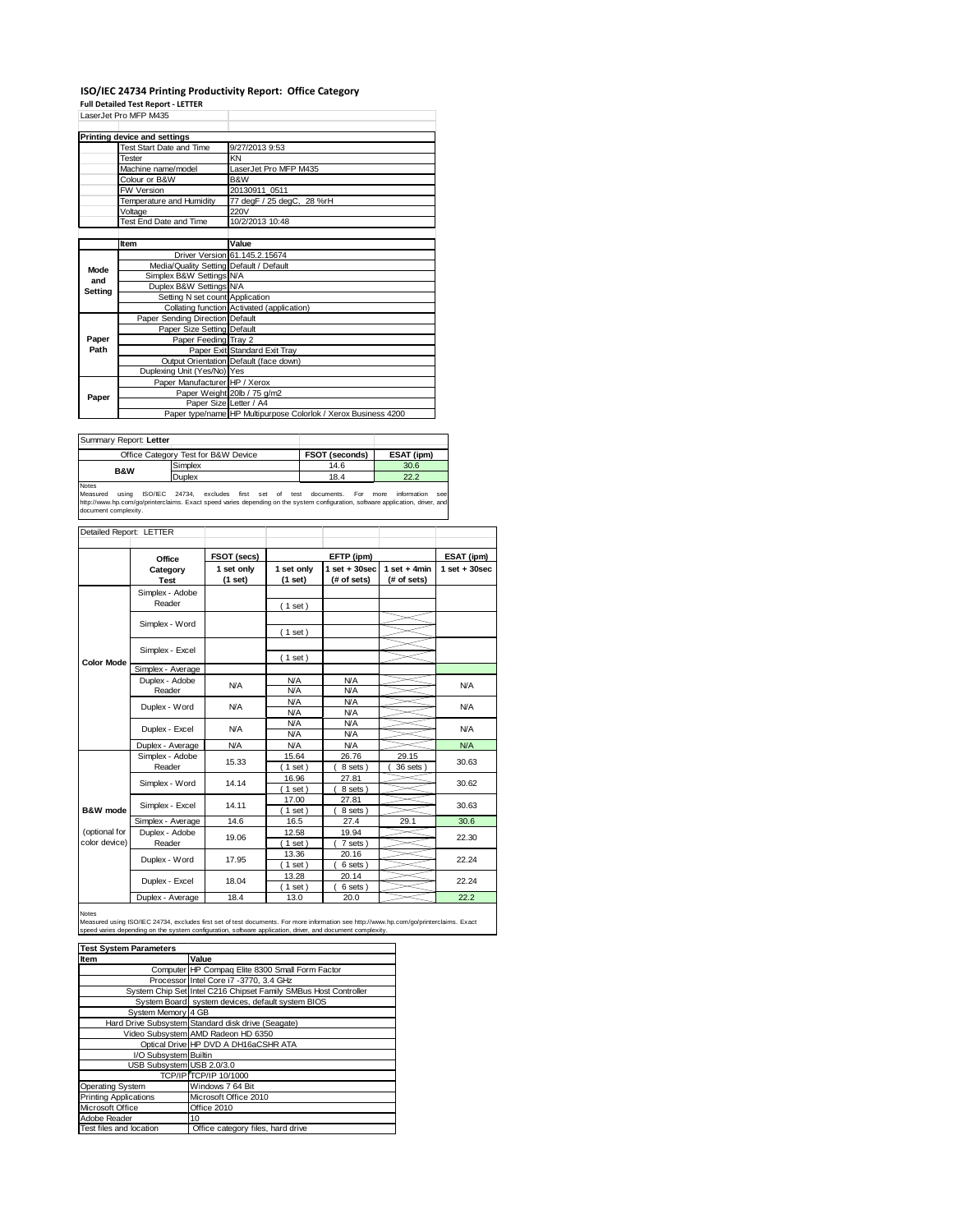## **ISO/IEC 24734 Printing Productivity Report: Office Category**

**Full Detailed Test Report ‐ A4** LaserJet Pro MFP M435

|         | LASCIJEL FIU IVIFF IVI <del>T</del> JJ  |                                                                |  |
|---------|-----------------------------------------|----------------------------------------------------------------|--|
|         | <b>Printing device and settings</b>     |                                                                |  |
|         | Test Start Date and Time                | 9/27/2013 9:53                                                 |  |
|         | <b>Tester</b>                           | KN                                                             |  |
|         | Machine name/model                      | LaserJet Pro MFP M435                                          |  |
|         | Colour or B&W                           | B&W                                                            |  |
|         | <b>FW Version</b>                       | 20130911 0511                                                  |  |
|         | Temperature and Humidity                | 77 degF / 25 degC, 28 %rH                                      |  |
|         | Voltage                                 | 220V                                                           |  |
|         | Test End Date and Time                  | 10/2/2013 10:48                                                |  |
|         |                                         |                                                                |  |
|         | Item                                    | Value                                                          |  |
|         |                                         | Driver Version 61.145.2.15674                                  |  |
| Mode    | Media/Quality Setting Default / Default |                                                                |  |
| and     | Simplex B&W Settings N/A                |                                                                |  |
| Setting | Duplex B&W Settings N/A                 |                                                                |  |
|         | Setting N set count Application         |                                                                |  |
|         |                                         | Collating function Activated (application)                     |  |
|         | Paper Sending Direction Default         |                                                                |  |
|         | Paper Size Setting Default              |                                                                |  |
| Paper   | Paper Feeding Tray 2                    |                                                                |  |
| Path    |                                         | Paper Exit Standard Exit Tray                                  |  |
|         |                                         | Output Orientation Default (face down)                         |  |
|         | Duplexing Unit (Yes/No) Yes             |                                                                |  |
|         | Paper Manufacturer HP / Xerox           |                                                                |  |
| Paper   |                                         | Paper Weight 20lb / 75 g/m2                                    |  |
|         | Paper Size Letter / A4                  |                                                                |  |
|         |                                         | Paper type/name HP Multipurpose Colorlok / Xerox Business 4200 |  |

| Summary Report: A4 |                                     |                |            |
|--------------------|-------------------------------------|----------------|------------|
|                    | Office Category Test for B&W Device | FSOT (seconds) | ESAT (ipm) |
| B&W                | Simplex                             | 14.5           | 31.5       |
|                    | Duplex                              | 18.4           | 22.5       |
|                    |                                     |                |            |

Notes<br>Measured using ISO/IEC 24734, excludes first set of test documents. For more information see<br>http://www.hp.com/go/printerclaims.Exactspeed-varies-depending.on-the-system-configuration,software-application,driver,and<br>

| Detailed Report: A4 |                                     |             |                  |                  |                |                   |
|---------------------|-------------------------------------|-------------|------------------|------------------|----------------|-------------------|
|                     |                                     |             |                  |                  |                |                   |
|                     | Office                              | FSOT (secs) |                  | EFTP (ipm)       |                | ESAT (ipm)        |
|                     | Category                            | 1 set only  | 1 set only       | $1 set + 30 sec$ | $1$ set + 4min | $1$ set $+30$ sec |
|                     | <b>Test</b>                         | (1 set)     | (1 set)          | (# of sets)      | (# of sets)    |                   |
|                     | Simplex - Adobe                     |             |                  |                  |                |                   |
|                     | Reader                              |             | (1 set)          |                  |                |                   |
|                     |                                     |             |                  |                  |                |                   |
|                     | Simplex - Word                      |             | $1$ set)         |                  |                |                   |
|                     |                                     |             |                  |                  |                |                   |
| Colour<br>Mode      | Simplex - Excel                     |             | $1$ set)         |                  |                |                   |
|                     | Simplex - Average                   |             |                  |                  |                |                   |
|                     | Duplex - Adobe                      | N/A         | <b>N/A</b>       | <b>N/A</b>       |                | N/A               |
|                     | Reader                              |             | N/A              | N/A              |                |                   |
|                     | Duplex - Word                       | <b>N/A</b>  | N/A              | N/A              |                | N/A               |
|                     |                                     |             | <b>N/A</b>       | <b>N/A</b>       |                |                   |
|                     | Duplex - Excel                      | <b>N/A</b>  | <b>N/A</b>       | <b>N/A</b>       |                | N/A               |
|                     |                                     |             | <b>N/A</b>       | N/A              |                |                   |
|                     | Duplex - Average                    | <b>N/A</b>  | <b>N/A</b>       | <b>N/A</b>       |                | <b>N/A</b>        |
|                     | Simplex - Adobe                     | 15.15       | 15.83            | 27.61            | 30.04          | 31.58             |
|                     | Reader                              |             | $1$ set)         | 8 sets )         | 37 sets        |                   |
|                     | Simplex - Word                      | 14.10       | 17.00            | 28.50            |                | 31.58             |
|                     |                                     |             | $1$ set)         | 8 sets)          |                |                   |
| B&W mode            | Simplex - Excel                     | 14.04       | 17.07            | 28.53            |                | 31.60             |
|                     |                                     | 14.5        | $1$ set)<br>16.6 | 8 sets)<br>28.2  | 30.0           | 31.5              |
| (optional for       | Simplex - Average<br>Duplex - Adobe |             | 12.48            | 20.02            |                |                   |
| color device)       | Reader                              | 19.19       | $1$ set)         | 7 sets)          |                | 22.52             |
|                     |                                     |             | 13.34            | 20.66            |                |                   |
|                     | Duplex - Word                       | 17.99       | $1$ set)         | 7 sets)          |                | 22.52             |
|                     |                                     |             | 13.36            | 20.64            |                |                   |
|                     | Duplex - Excel                      | 17.96       | $1$ set)         | 7 sets)          |                | 22.52             |
|                     | Duplex - Average                    | 18.4        | 13.0             | 20.4             |                | 22.5              |

Notes<br>Measured using ISO/IEC 24734, excludes first set of test documents. For more information see http://www.hp.com/go/printerclaims. Exact<br>speed varies depending on the system configuration, software application, driver,

| <b>Test System Parameters</b> |                                                                 |  |  |  |
|-------------------------------|-----------------------------------------------------------------|--|--|--|
| Item                          | Value                                                           |  |  |  |
|                               | Computer HP Compaq Elite 8300 Small Form Factor                 |  |  |  |
|                               | Processor Intel Core i7 -3770, 3.4 GHz                          |  |  |  |
|                               | System Chip Set Intel C216 Chipset Family SMBus Host Controller |  |  |  |
|                               | System Board system devices, default system BIOS                |  |  |  |
| System Memory 4 GB            |                                                                 |  |  |  |
|                               | Hard Drive Subsystem Standard disk drive (Seagate)              |  |  |  |
|                               | Video Subsystem AMD Radeon HD 6350                              |  |  |  |
|                               | Optical Drive HP DVD A DH16aCSHR ATA                            |  |  |  |
| I/O Subsystem Builtin         |                                                                 |  |  |  |
| USB Subsystem USB 2.0/3.0     |                                                                 |  |  |  |
|                               | TCP/IP TCP/IP 10/1000                                           |  |  |  |
| <b>Operating System</b>       | Windows 7 64 Bit                                                |  |  |  |
| <b>Printing Applications</b>  | Microsoft Office 2010                                           |  |  |  |
| Microsoft Office              | Office 2010                                                     |  |  |  |
| Adobe Reader                  | 10                                                              |  |  |  |
| Test files and location       | Office category files, hard drive                               |  |  |  |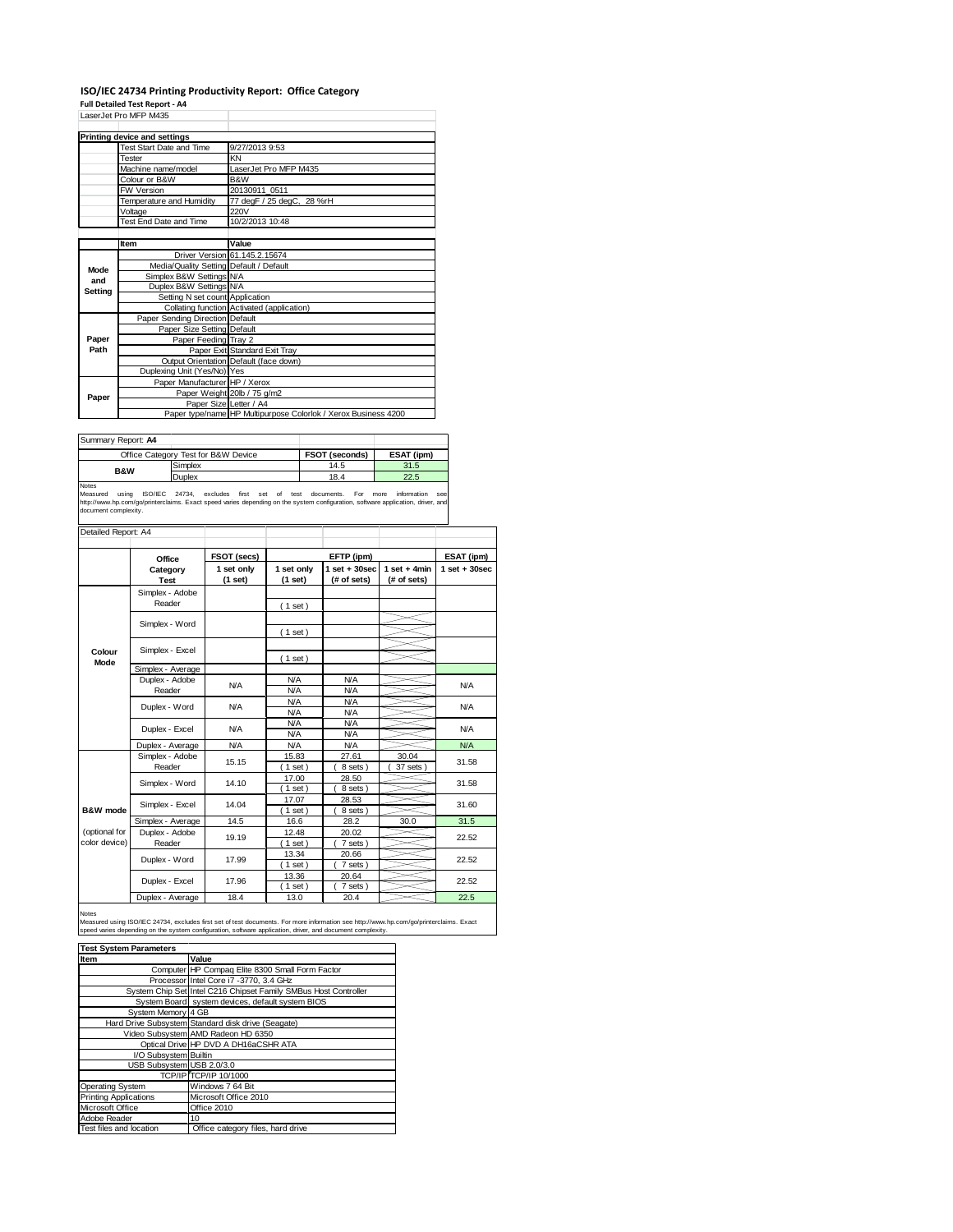## **ISO/IEC 29183 Copy Productivity Report Full Detailed Test Report ‐ LETTER**

|                       | rull Detailed Test Report - LETTER      |                                                                |
|-----------------------|-----------------------------------------|----------------------------------------------------------------|
| LaserJet Pro MFP M435 |                                         |                                                                |
|                       |                                         |                                                                |
|                       | <b>Machine Setup Information</b>        |                                                                |
|                       | Test Start Date and Time 9/27/2013 9:53 |                                                                |
|                       | <b>Tester KN</b>                        |                                                                |
|                       |                                         | Machine name/model LaserJet Pro MFP M435                       |
|                       | Colour or B&W B&W                       |                                                                |
|                       | Configuration (options) Not Specified   |                                                                |
|                       |                                         | Temperature and Humidity 77 degF / 25 degC, 28 %rH             |
|                       | Test End Date and Time: 10/2/2013 10:48 |                                                                |
|                       |                                         |                                                                |
|                       | Pre-set Item                            | <b>Pre-set Value</b>                                           |
|                       | <b>Output Resolution Default</b>        |                                                                |
|                       | Output Quality Default                  |                                                                |
| Mode                  |                                         | Copying Mode Colour for Colour and B&W for B&W                 |
|                       | Auto Density Adjustment Default         |                                                                |
|                       |                                         | Collating function Set in Control Panel                        |
|                       | Paper Sending Direction Default         |                                                                |
| Paper                 | Paper Type Setting Default              |                                                                |
|                       | Paper Feeding Tray 2                    |                                                                |
| Paper<br>Path         | Paper Exit Default                      |                                                                |
|                       |                                         | Face Up Exit Default (face down)                               |
|                       | Fixing Capability Default               |                                                                |
| Temporary             | Image Quality Stability Default         |                                                                |
| Stop                  | Capacity of Paper Default               |                                                                |
|                       | Others None                             |                                                                |
|                       |                                         |                                                                |
|                       | Paper Manufacturer HP / Xerox           |                                                                |
| Paper                 |                                         | Paper Weight 20lb / 75 g/m2                                    |
|                       | Paper Size Letter / A4                  |                                                                |
|                       |                                         | Paper type/name HP Multipurpose Colorlok / Xerox Business 4200 |
|                       |                                         |                                                                |

| Summary Report: Letter                                                                                                                                                                                                                                                           |              |             |  |  |
|----------------------------------------------------------------------------------------------------------------------------------------------------------------------------------------------------------------------------------------------------------------------------------|--------------|-------------|--|--|
|                                                                                                                                                                                                                                                                                  | <b>SFCOT</b> | sESAT (ipm) |  |  |
| <b>B&amp;W</b>                                                                                                                                                                                                                                                                   | 8.7          | 30.6        |  |  |
| <b>Notes</b><br>First Copy Out and Copy Speed measured using ISO/IEC 29183, excludes<br>information<br>first<br>test documents. For<br>of<br>more<br>see<br>Set<br>http://www.hp.com/go/printerclaims. Exact speed varies depending on the<br>system configuration and document. |              |             |  |  |

| Detailed Report: LETTER                                                                                                                                                                                                                  |           |              |       |             |                |             |
|------------------------------------------------------------------------------------------------------------------------------------------------------------------------------------------------------------------------------------------|-----------|--------------|-------|-------------|----------------|-------------|
|                                                                                                                                                                                                                                          |           | sFCOT (secs) |       | sEFTP (ipm) |                |             |
|                                                                                                                                                                                                                                          | Target    |              | 1copy | 1copy+30sec | 1copv+4minutes | sESAT (ipm) |
|                                                                                                                                                                                                                                          | A         | 8.60         | 6.96  | 26.19       |                | 30.63       |
|                                                                                                                                                                                                                                          |           |              |       | 20 sets     |                |             |
|                                                                                                                                                                                                                                          | B         | 8.61         | 6.96  | 26.17       |                | 30.63       |
|                                                                                                                                                                                                                                          |           |              |       | 20 sets     |                |             |
| <b>B&amp;W</b>                                                                                                                                                                                                                           |           | C<br>8.61    | 6.96  | 26.19       |                | 30.63       |
|                                                                                                                                                                                                                                          |           |              |       | 20 sets     |                |             |
|                                                                                                                                                                                                                                          | D<br>8.61 |              | 6.96  | 26.19       |                | 30.64       |
|                                                                                                                                                                                                                                          |           |              |       | 20 sets     |                |             |
|                                                                                                                                                                                                                                          | Average   | 8.7          | 6.9   | 26.1        |                | 30.6        |
| First Copy Out and Copy Speed measured using ISO/IEC 29183, excludes first set of test documents. For more information see<br>http://www.hp.com/go/printerclaims. Exact speed varies depending on the system configuration and document. |           |              |       |             |                |             |